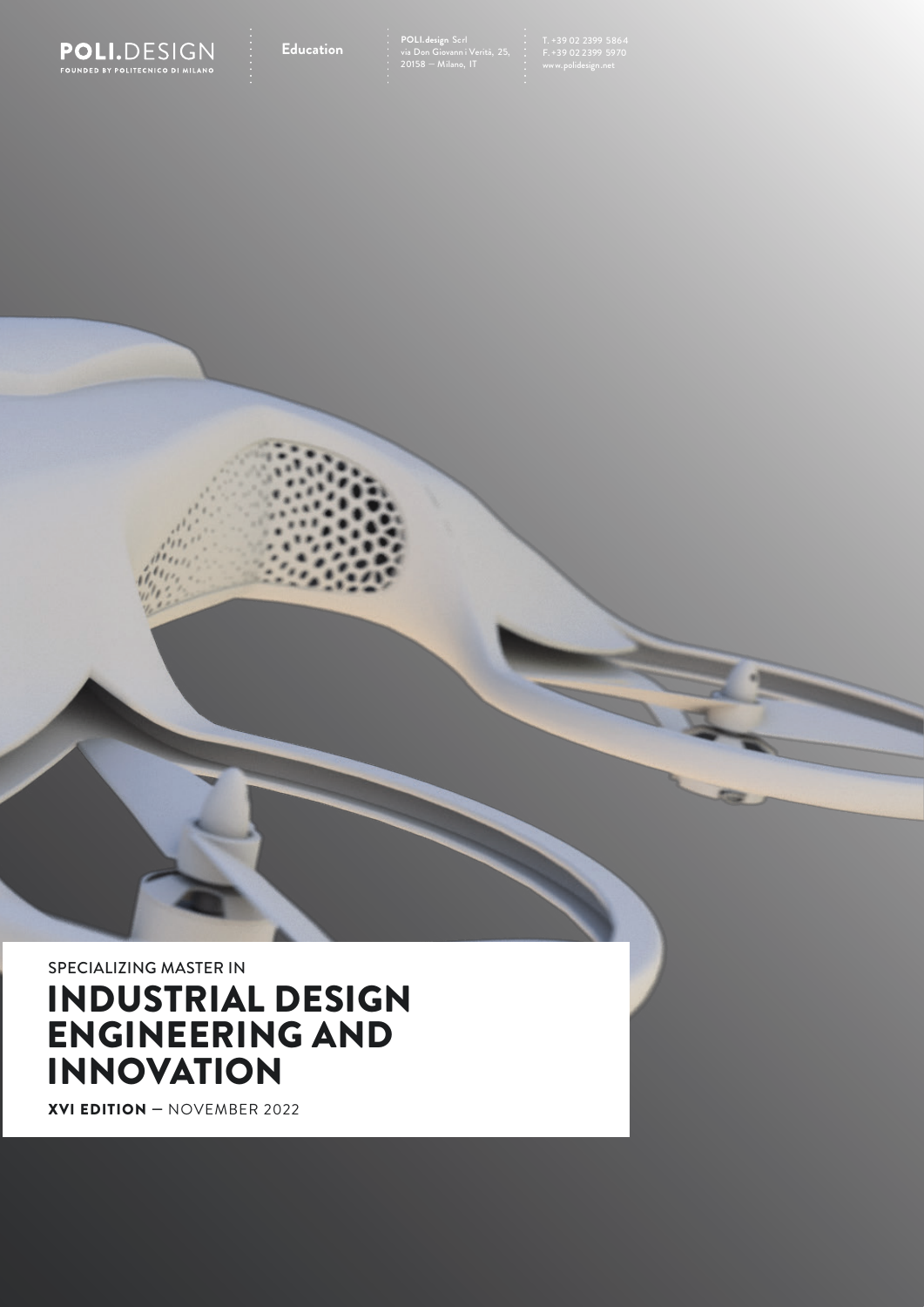## GENERAL OVERVIEW

— The Politecnico, together with its advanced production system and a top-class historic culture, creates for its master students access to this value. Politecnico's technical and design culture, placed in Design 5th place in the world and powered by Italian design masters such as Marco Zanuso and Achille Castiglioni, is integrated with the high technology and engineering expertise in the field of production and innovative materials, feeding the tradition of excellence from the Nobel Prize for Chemistry Giulio Natta to our day.

It is a high profile professionalism the Specializing Master purpose, placing the designer and product design expert in line with contemporary technology and innovation, starting from a solid tradition on creativity and method.

The Specializing Master in Industrial Design Engineering and Innovation, directed by Prof. Matteo O. Ingaramo, was created to mold capable designers who can manage the entire development of a new product from the initial concept to the manufacturing stage.

This Specializing Master joins the artistic and humanistic skills belonging to design culture with the technical know-how that relates to production technology, materials, and manufacturing costs. It strives to meet the need to operate in a worldwide landscape of heightened competition where the designer can increase the value of a product by making innovations – in both aesthetics and usability – that take advantage of available technologies. The aim is to train professionals whose creative capacity is matched by technical expertise and awareness in a product's industrial feasibility.

Because its faculty is made up of teachers from a variety of fields, from both inside and outside the Politecnico di Milano, the Specializing Master establishes a set of multidisciplinary skills called upon throughout the course of training. Cultural visits to foundations and museums, along with technical field trips to manufacturing companies, round out the training and foster the attainment of educational objectives. Many graduates from previous editions are playing leading roles in major manufacturing concerns or renowned design studios, including: Whirlpool Europe, Chicco Artsana, 3M, Polti, Cini&Nils Lighting, V12 Design, Studio Volpi, Studio Luca Trazzi, Serralunga, Rupes spa, Zinc, Design Group Italia, Toys Toys, Ditronetwork srl. Others have founded and directed their own studio.

# TRAINING OBJECTIVES

— The Master aims to develop professionals who are able to deal with the design and production process of large and small series industrial products, placing special emphasis on technological, production and cost aspects,without neglecting the aspects of expressivequality.

The curriculum offered by the Master in Industrial Design, Engineering and Innovation combines the artistic and humanistic skills related to project culture and language of the product with techniques related to manufacturing technologies, materials and industrial costs. This way, it aims to respond to the need to compete in an increasingly competitive international scene, in which the designer is able to enhance product value by generating innovations (aesthetic and use) that take advantage of the

# **25 students**

**1500 hours**

**13 months** **€12.500 cost**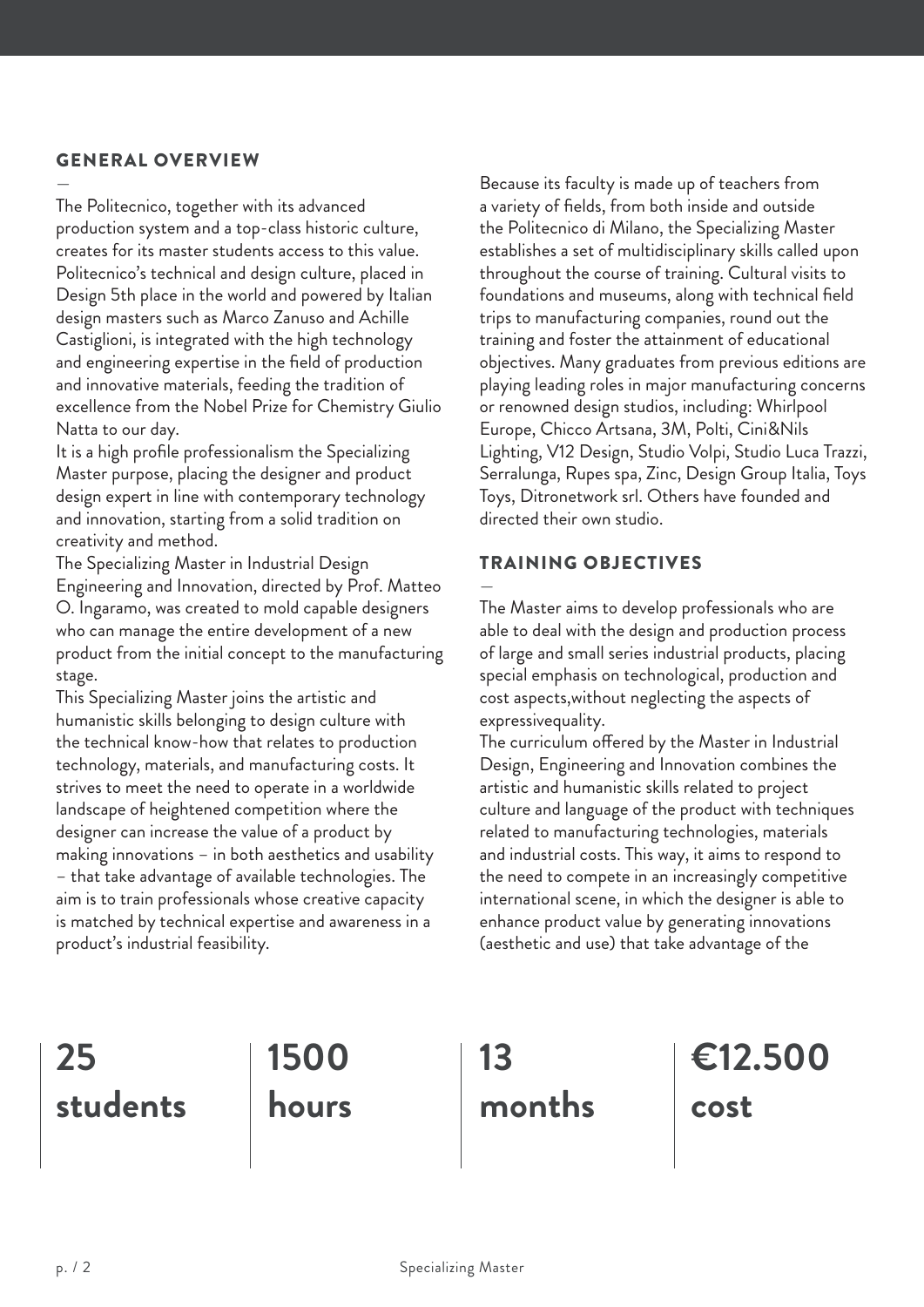possibilities offered by the available technologies. It is therefore of primary importance to develop professionals that combine creative skills with sound technical skills related to industrial feasibility of the product.

## DIDACTIC PLAN

— The Masters teaching includes lectures, seminars, practical classes and workshops. The program is divided into three main topics of study:

- large appliances;
- small appliances;

• consumer electronics and IT products. Particular attention will be given to learning the theoretical methods and techniques behind the use of software for three-dimensional digital modelling. The course provided is divided intoareas – comprising a total of modules, workshops and the Internship to achieve a total of 60 CFU credits (university credits). The final exam consists in the development and presentation of an elaborate in which the candidate will take care of bringing out the experience gained during the curricular internship and all the master activities and developed projects.

# DIDACTIC MODULES

— The 11 learning modules:

## • **1 – Computer-aided Design (CAD)**

We learn both the theoretical methods and the practical techniques for applying dedicated software to three-dimensional modeling. This includes an in-depth understanding of the issues involved in modelling and in photorealistic rendering. We learn to handle both suface modelling and top-down parametric 3D modelling.

Specifically, we deal with the stages of form development starting from product conception and we develop skills in using engineering software during execution stages of the design that are compatible with rapid prototyping and putting items into automated production.

• **2 – Processes and Criteria for Designing**

This module analyzes the development process

in manufacturing enterprises to acquire an understanding of how to manage – at the design stage – all the variables related to planning new manufactured products of medium complexity, with an eye to applying planning systems to industrial production.

#### • **3 – Production Processes and Methods**

Students acquire the ability to understand and manage the technical, technological, organizational, and financial issues involved in manufacturing processes and the workflow of industrial logistics for medium-complexity products.

• **4 – Financial Evaluation of a Design**

Students acquire the knowledge about the cost of running machinery, tooling up, machining, and finishing that is needed to evaluate the 'industrial cost' of a product. They learn to select among possible design solutions, taking into account the project's economic feasibility.

• **5 – Quality Control and Certification, Patenting** We learn about certification procedures for manufactured goods and for stages of the production process, as well as the procedures for protecting inventions and a product's planning value.

## • **6 – Materials and Technologies**

This module provides the knowledge and tools that enable designers to understand how manufactured products relate to the materials they are made of, using material-selection information systems such as the design version of the Cambridge Engineering Selector (CES).

## • **7 – Enterprise and Innovation**

Objectives include acquiring the main skills needed to organize a product portfolio coherent with company strategy and to organize the innovation process so as to integrate all the corporate skills involved, as well as some know-how for setting up, managing, and verifying the individual development projects for a new product.

• **8 – Tools for Design-driven Innovation**

Defining the concept of innovation led by design. This involves an in-depth look at design's contribution to new product development, providing knowledge needed in creating innovative product concepts.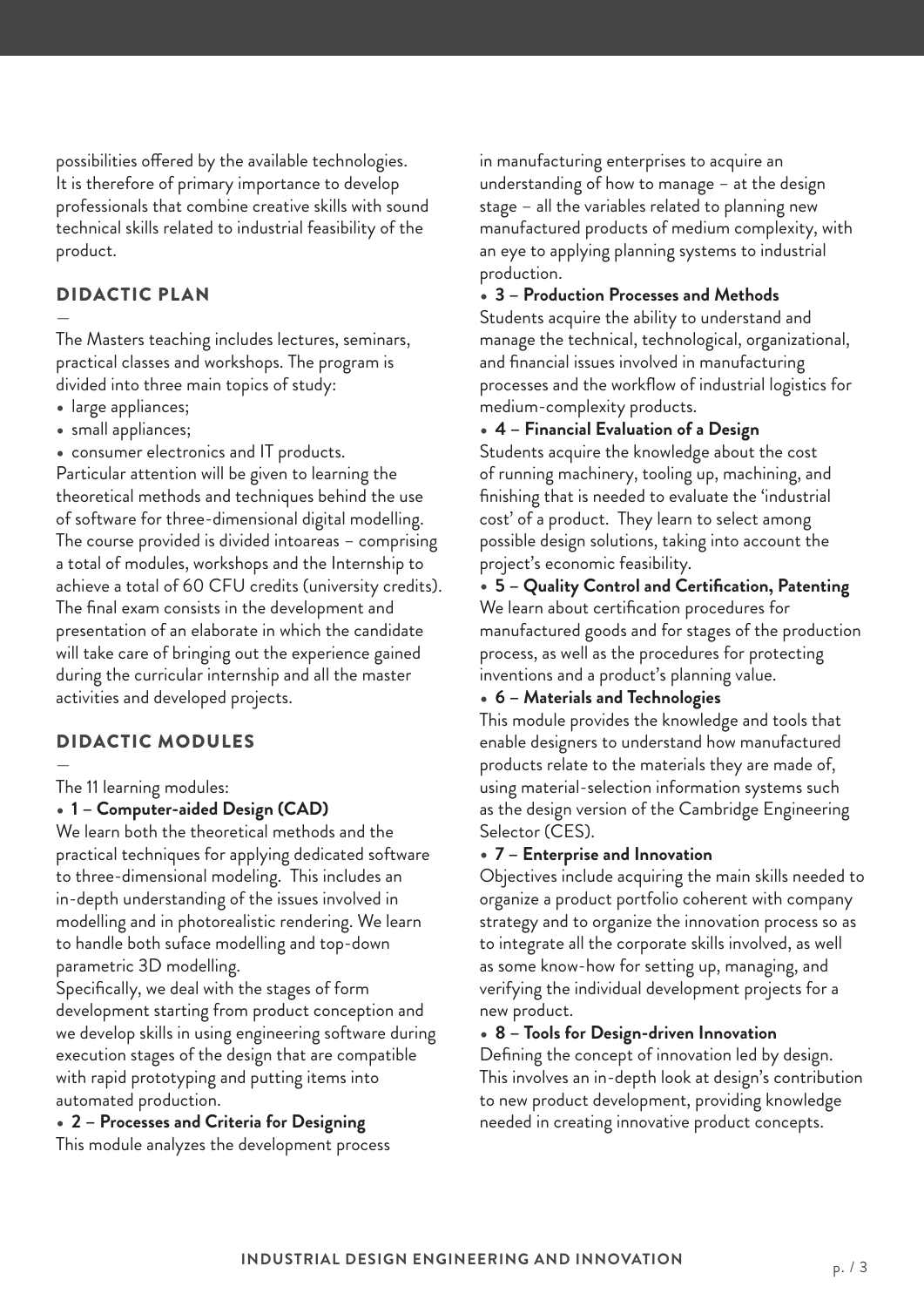#### • **9 – Empowerment**

This course contributes to the student's individual learning process through lessons in selfempowerment, public speaking, and teamwork.

## • **10 – English Language**

Improved language skills are needed to work in a corporate or professional environment, both for technical purposes and for managing product development.

#### • **11 – Seminars**

The seminars led by professionals from the corporate world deal with issues in designing products of medium complexity, in production processes, and in tools for innovation.

### **Workshops and Product-development Laboratory**

The workshops are design simulations on topics identified in the course of training. The Specializing Master follows two sequential workshop phases, in incremental difficulty. This makes it possible to coach students gradually into a growing design awareness. Practical design work wraps up with the Productdevelopment Laboratory, where students learn product-plan execution.

• **Workshop 1**: Product Concept and Layout In this design simulation students identify usability limitations in specific product categories. They start by analyzing state-of-the-art products and users on the market, in an attempt to uncover unsatisfied needs. Using this analysis, students are expected to design a new product, including layout and determining its main components.

### • **Workshop 2 and Product-development Laboratory:** Design and executive development of industrial product

The exercise consists in the design of mass consumption products of medium complexity starting from removal and relief of an existing product. After analyzing and understanding the starting material, students are required to prepare a brief that highlights the possible areas of project. Improvement focus on formal and usability aspects of the product, without ever neglecting the industrial feasibility aspects and methods of assembly. The level of definition of the project is accurate, with great attention to the producibility and the clear identification of all components.

## • **Product-development Laboratory: Executive development of industrial products**

Students are called upon to develop the designs laid out in the preceding phase. Specifically, they have to make detailed choices about materials, production processes and logistics, and how to present the design. This must be done with an eye to chances for optimizing product parts for actually putting it into production. Special attention is thus paid to execution design, using parametric modeling software and, where called for, physical modeling and component prototyping.

There will be a strong focus on learning theoretical methods and acquiring the techniques that underlie the use of dedicated software applied to threedimensional modeling.

# TITLE RELEASED

— Upon completion of the Specializing Master, students earn a first-level Politecnico di Milano Specializing Master Degree, provided they have met the 75% minimum attendance requirement.

In addition to the degree, the program also issues: • certificate for completion of course in Rhinoceros with software-manufacturer accreditation from McNeel;

• certificate for completion of course in CREO with software-manufacturer accreditation from PTC.

# EMPLOYMENT OPPORTUNITIES

— The Master programme was created to train expert designers, who can develop a new product from its concept to production. The employment opportunities are:

• working with professional firms which participate in the various product development stages, from concept to engineering;

• working with manufacturing companies belonging to the sectors which make up the Italian production industry (e.g. house hold and professional appliances, lighting, furniture, toys and children's products);

• freelancing with enhanced skills to interact with the business world.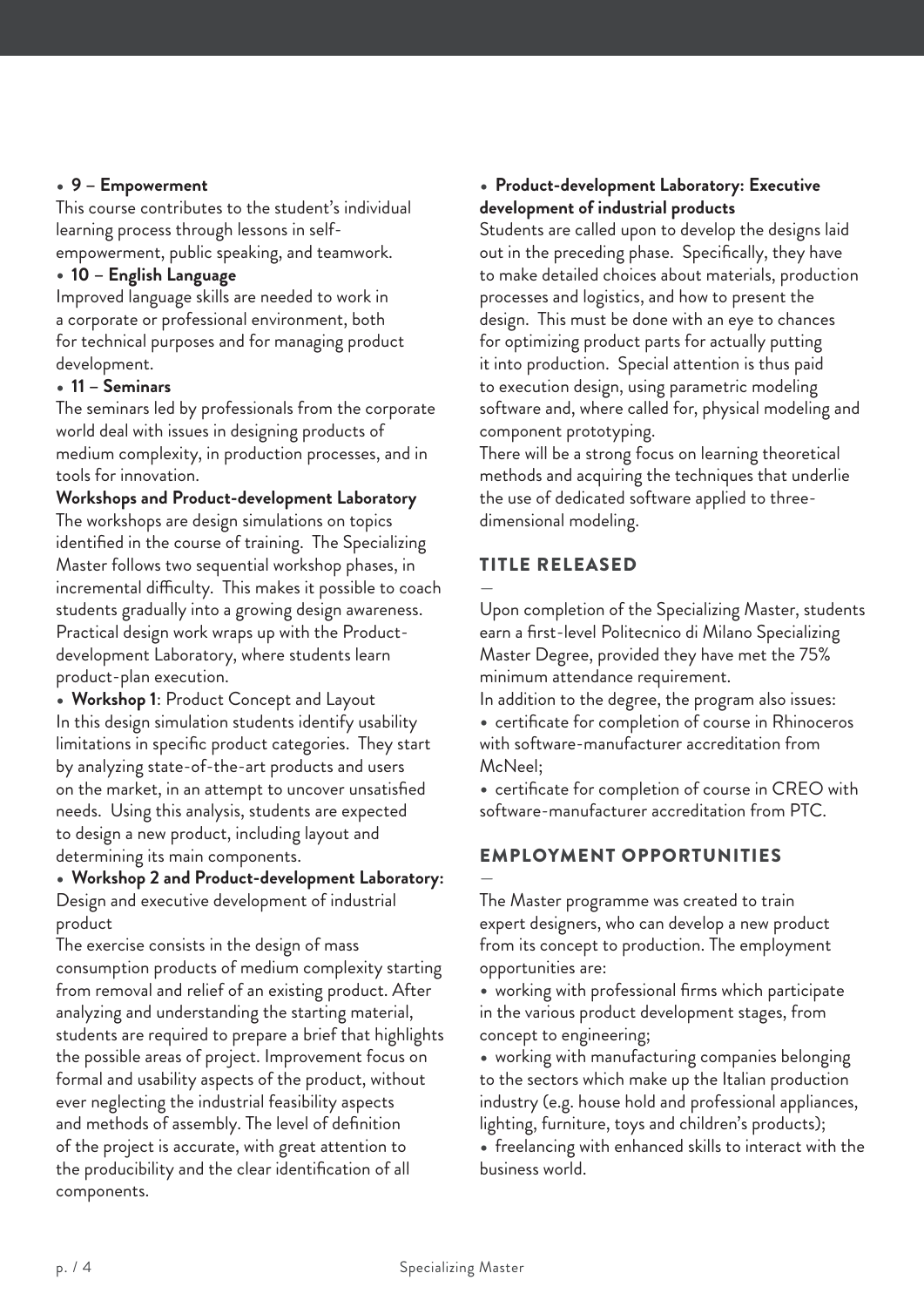The professional role will be an expert productdesigner, with theoretical knowledge combined with significant experience applied to production processes. By achieving the necessary professional field experience, students can aspire to the role of product manager responsible for the development of new products.

## REQUIREMENTS

— Candidates with Bachelor or Master of Science on Engineering, Architecture,Industrial Design fields can be eligible. The Specialising Master's Board requires applicants to pass a selection interview. The selection interview will take place online after they will have sent their application documents. The Board reserves the right to select and admit graduates or applicants with a three-year university degree (equivalent to a Bachelor of Science) from other universities, on condition that those academic qualifications are compatible with the Specializing Master's subjects and/or applicants with a curriculum vitae that is coherent with the Specialising Master. Foreign applicants holding equivalent qualifications are welcome to apply for enrolment in the Specialising Master.

#### DEADLINES

— To take part to the selection process, the application form must be completed online within the following deadlines:

• for Italian / foreign citizens with a qualification obtained in Italy within October 28th, 2022

• for Extra U.E. citizens within September 28th, 2022

# PRICE

—

The Specializing Master costs € 13.000 (including Politecnico di Milano enrollment fee of € 500 €) exempt from VAT under Article 10 of DPR 633/72.

# FACULTY

—

**Scientific Director** Matteo O. Ingaramo